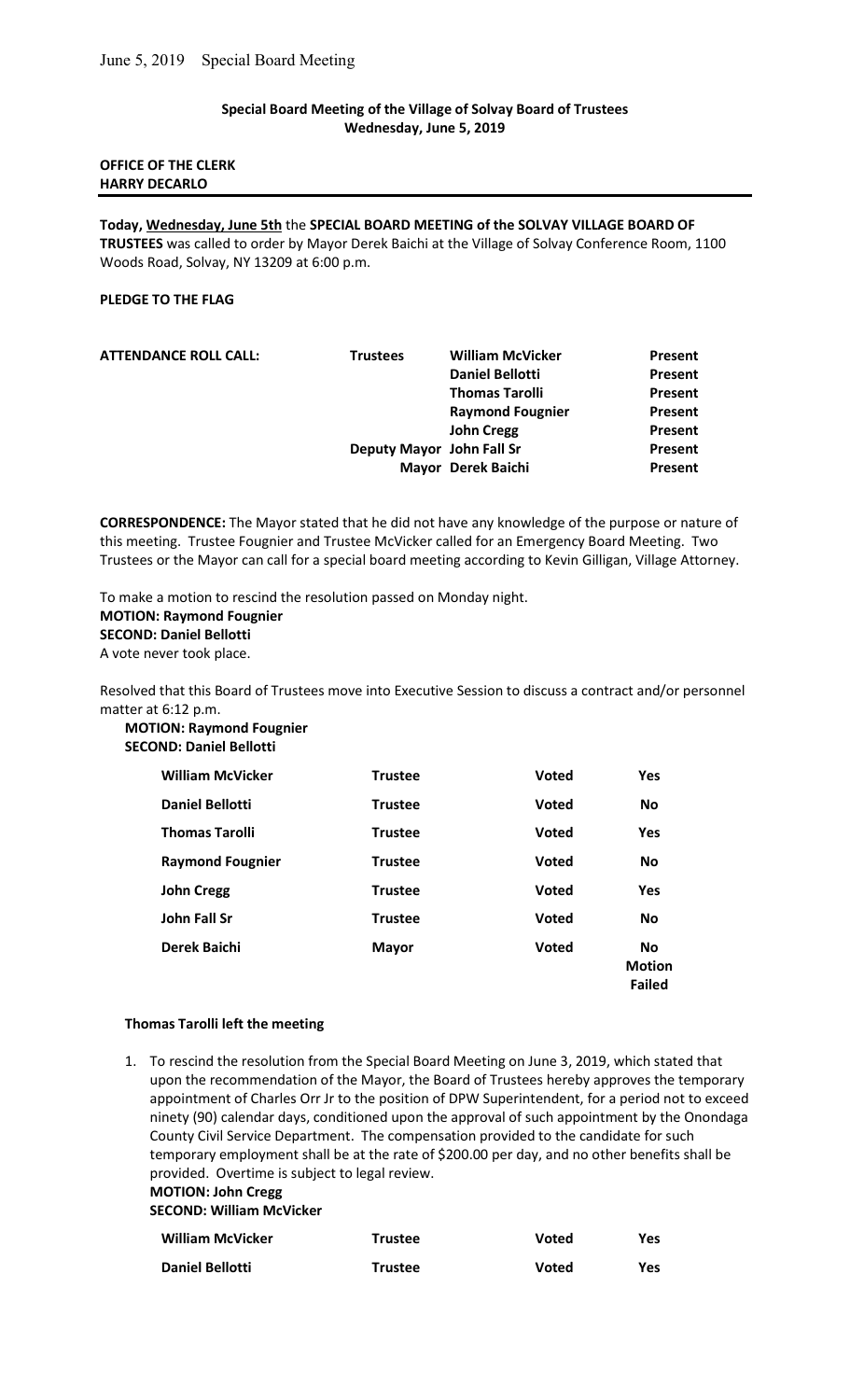# June 5, 2019 Special Board Meeting

| <b>Thomas Tarolli</b>   | <b>Trustee</b> | <b>Voted</b> | $\qquad \qquad \blacksquare$                |
|-------------------------|----------------|--------------|---------------------------------------------|
| <b>Raymond Fougnier</b> | Trustee        | <b>Voted</b> | <b>Yes</b>                                  |
| <b>John Cregg</b>       | Trustee        | <b>Voted</b> | <b>Yes</b>                                  |
| John Fall Sr            | <b>Trustee</b> | <b>Voted</b> | <b>No</b>                                   |
| Derek Baichi            | <b>Mayor</b>   | <b>Voted</b> | <b>No</b><br><b>Motion</b><br><b>Passed</b> |

2. Authorization from the Board of Trustees to hire an interim DPW Superintendent for a period of thirty (30) days at said pay rate for emergency purposes. MOTION: Derek Baichi

SECOND: John Fall Sr

| <b>William McVicker</b> | <b>Trustee</b> | <b>Voted</b> | <b>No</b>                                    |
|-------------------------|----------------|--------------|----------------------------------------------|
| <b>Daniel Bellotti</b>  | <b>Trustee</b> | <b>Voted</b> | <b>No</b>                                    |
| <b>Thomas Tarolli</b>   | <b>Trustee</b> | <b>Voted</b> | $\overline{\phantom{a}}$                     |
| <b>Raymond Fougnier</b> | <b>Trustee</b> | <b>Voted</b> | <b>No</b>                                    |
| <b>John Cregg</b>       | <b>Trustee</b> | <b>Voted</b> | <b>Yes</b>                                   |
| <b>John Fall Sr</b>     | <b>Trustee</b> | <b>Voted</b> | <b>Yes</b>                                   |
| Derek Baichi            | <b>Mayor</b>   | <b>Voted</b> | <b>Yes</b><br><b>Motion</b><br><b>Failed</b> |

3. Authorization from the Board of Trustees to hire an interim DPW Superintendent for thirty (30) days at the stipend in the original resolution.

#### MOTION: John Fall Sr SECOND: Derek Baichi

| <b>William McVicker</b> | <b>Trustee</b> | <b>Voted</b> | <b>No</b>                             |
|-------------------------|----------------|--------------|---------------------------------------|
| <b>Daniel Bellotti</b>  | <b>Trustee</b> | <b>Voted</b> | <b>No</b>                             |
| <b>Thomas Tarolli</b>   | <b>Trustee</b> | <b>Voted</b> | $\overline{\phantom{a}}$              |
| <b>Raymond Fougnier</b> | <b>Trustee</b> | <b>Voted</b> | <b>No</b>                             |
| <b>John Cregg</b>       | <b>Trustee</b> | <b>Voted</b> | Yes                                   |
| <b>John Fall Sr</b>     | <b>Trustee</b> | <b>Voted</b> | Yes                                   |
| Derek Baichi            | <b>Mayor</b>   | <b>Voted</b> | Yes<br><b>Motion</b><br><b>Failed</b> |

4. Authorization from the Board of Trustees for the Trustees to rotate and go down to the DPW one day a week to handle the duties of the DPW Superintendent in his absence including sign and issue work orders. MOTION: Daniel Bellotti

# SECOND: Raymond Fougnier

| <b>William McVicker</b> | <b>Trustee</b> | <b>Voted</b> | <b>Yes</b>                                                                                                                                                   |  |
|-------------------------|----------------|--------------|--------------------------------------------------------------------------------------------------------------------------------------------------------------|--|
| <b>Daniel Bellotti</b>  | Trustee        | <b>Voted</b> | <b>Yes</b>                                                                                                                                                   |  |
| <b>Thomas Tarolli</b>   | Trustee        | <b>Voted</b> | $\hskip1.6pt\hskip1.6pt\hskip1.6pt\hskip1.6pt\hskip1.6pt\hskip1.6pt\hskip1.6pt\hskip1.6pt\hskip1.6pt\hskip1.6pt\hskip1.6pt\hskip1.6pt\hskip1.6pt\hskip1.6pt$ |  |
| <b>Raymond Fougnier</b> | Trustee        | <b>Voted</b> | Yes.                                                                                                                                                         |  |
| <b>John Cregg</b>       | <b>Trustee</b> | <b>Voted</b> | <b>Yes</b>                                                                                                                                                   |  |
| John Fall Sr            | Trustee        | <b>Voted</b> | <b>No</b>                                                                                                                                                    |  |